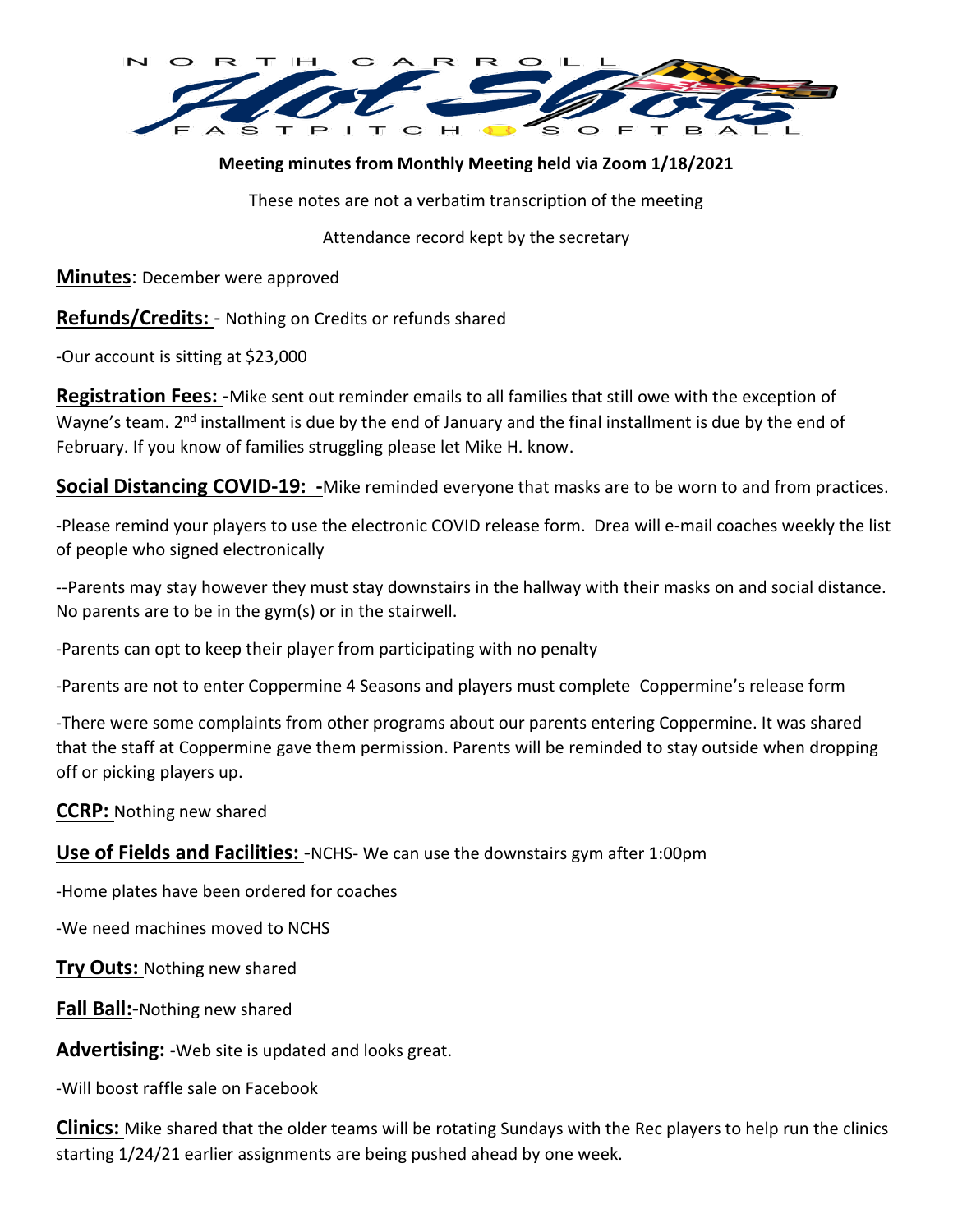-1/24 Carlos (hitting) 1/31 Wayne (fielding) 2/7 Mike B (hitting) 2/14 Larry (fielding) 2/21 Jen (hitting) 2/28 Melissa (fielding) 3/7 Jonathan (Maybe have game)

-Players will have to preregister so that we know how many to plan for and to make sure we can social distance. If someone wants to come for a session to see if they are interested then they have to fill out a registration form for liability purposes. This is replacing our traditional clinics.

-Jen and Mike are still looking into pitching and hitting clinics for the winter.

**Rec:** Need coaches for 8U, have an assistant for 8U

-Drea will reach out to M. Stitley

**Fields and Equipment:** -Self Help work was completed

-Will need to do some work on B field by the fence

-Spring requests are due soon and we will ask for dirt

-Panther Park- working on getting apad and a shed. Frank will work with Dave to make arrangements.

**Scholarship:** - Nothing New Shared

### **Fundraising:**

**Crab Sale/Feast:** - Will be a crab sale for 2021 and is scheduled for October 9, 2021

**Golf Tournament 10/1/21:** -Nothing new shared

**Calendar Raffle February 2021:** Coaches have tickets. Any questions please send them to Drea.

-Drea would like to gather all stubs and money that have been collected by this Sunday. You can continue to sell until 1/31

-We are not making this a mandatory fundraiser however if a family sells 5 tickets it will count as one of their fundraiser obligations.

#### **Spring Fundraiser:** Nothing New Shared

## **Tournaments: \*\*dates changed**

-Spring Tournament: April 10/11 10U/12U June 12/13 14U/16U/18U

-Offering 5 game minimum instead of 4

-Can start working on t shirt design- it was suggested to use the design on the flyer that was sent out

| -Fall Tournament: Sept. 11/12 10U/12U |  |  |  | Sept. 25/26 14U/16U/18U |
|---------------------------------------|--|--|--|-------------------------|
|---------------------------------------|--|--|--|-------------------------|

-Halloween Tournament: Oct. 23/24 10U/12U Oct. 30/31 14U/16U/18U

-CML end of season tournament: 2<sup>nd</sup> weekend in July

**Background Checks:** Nothing new shared

**Uniforms:** Items being sent via mail